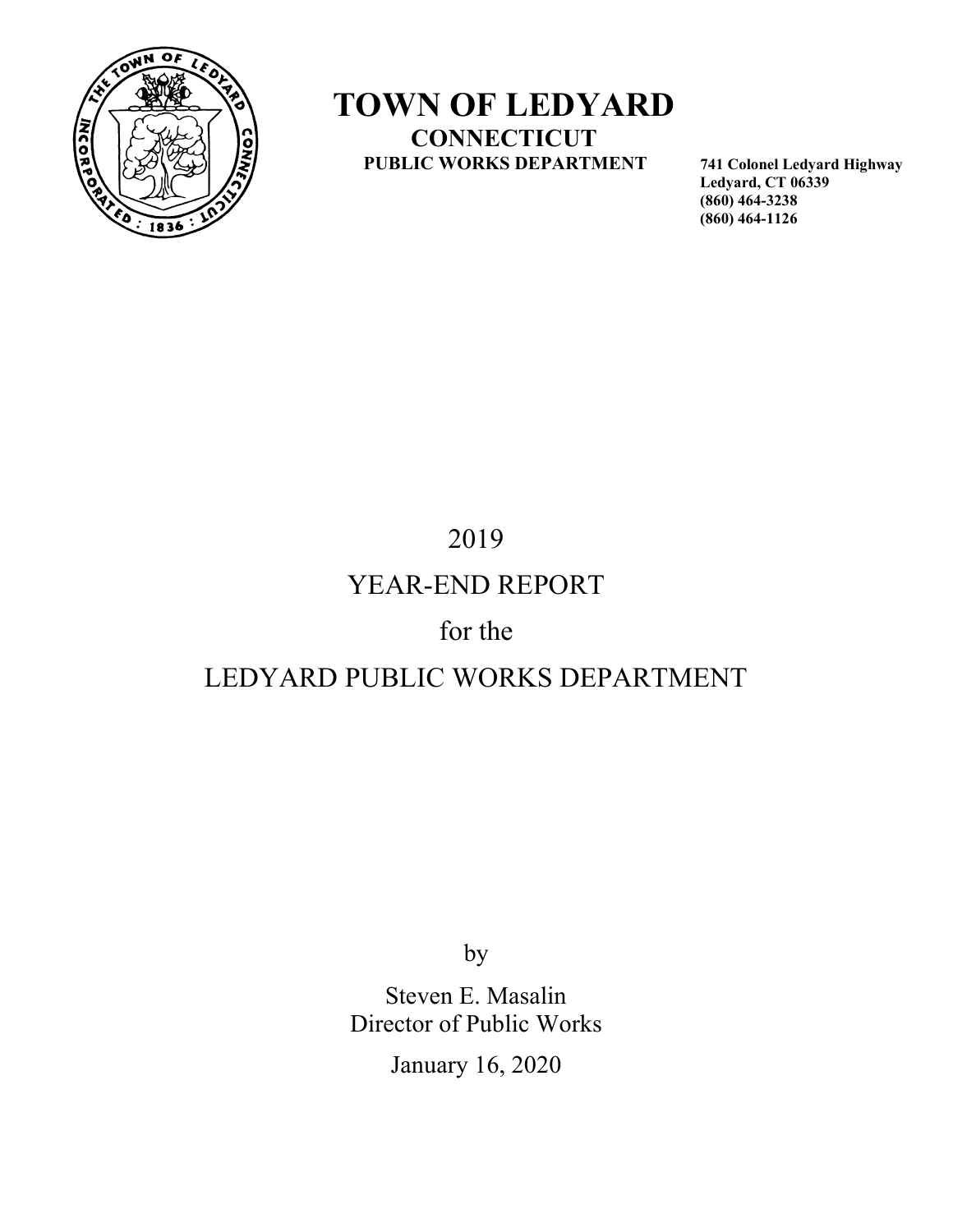## INTRODUCTION

The purpose of this report is to provide a summary of the accomplishments and advancements of the Public Works Department during 2019 and outline expectations for the year ahead.

## EXECUTIVE SUMMARY

2019 was marked by a modest winter and no severe tropical weather. However, we were still recovering from widespread tree kill from Gypsy Moth caterpillar infestation that resulted in significant tree damage.

In 2019 funding for the road restoration program was subject to the normal annual appropriation process; \$825,000 was budgeted (out of \$1,015,000 requested according to projected needs), of which nearly 80% was State grant funds. Most of the State grant funds have been arriving late in the fiscal year, so as of this report, we are still waiting for them. The continued uncertainty regarding State funding and the delays in its appropriation leave our road resurfacing program likewise on uncertain ground.

Application of intermediate forms of road repair were continued, including crack sealing and microsurfacing, that have been more systematically utilized since 2012. We also continued a new inhouse method of intermediate repair—spot milling and patching.

The specific efforts accomplished included milling/resurfacing of Flintlock Rd and roads in the Coachman Pike subdivision and overlay of the eastern end of Thomas Rd. The Town met annual cracksealing needs, covering nearly 10 miles of roads. Additionally, Lambtown Rd was treated through microsurfacing. This effort covered more than 2 miles. However, due to steady annual appropriations below the required amount, at the end of the year the average road rating had declined from 82.3 to 81.6 (on a downward trend from 83.2 at the end of 2017).

The Public Works Department continued to keep pace with essential infrastructure maintenance needs. Road right-of-way clearing (including rock outcroppings) and drainage maintenance and improvements are areas of notable backlog. Roadside mowing kept pace with needs in 2019. The Department handled in-house a large drainage improvement project, saving the Town thousands of dollars.

With the new curbside contract in place as of July, the Town continued to see fairly stable costs associated with collection and waste disposal. The slight upward trend in waste volume over the last few years continued.

## **OPERATIONS**

#### Street Sweeping and Catch Basin Cleaning

The Department completed sweeping in a timely fashion. The annual basin cleaning requirements for 2019 were fully met. These tasks are a vital component of a comprehensive maintenance program that will meet the formal requirements of the EPA's Phase II Stormwater regulations.

#### Drainage Repairs and Improvements

Drainage repairs were directed systematically toward priority needs. Several catch basins were reconstructed or replaced, with associated piping work, which represented the essential annual needs. A backlog of detention basin clearing and restoration remains.

Failed culverts at Ferry View Dr and Bluff Rd were addressed through contract services. A major drainage improvement project at South Glenwoods Rd was accomplished in-house that relieved longstanding flooding issues at several downgrade properties on Route 214. By handling this work in house, relative to one proposal we saved more than \$130,000 (more than \$160,000 accounting for onbudget labor).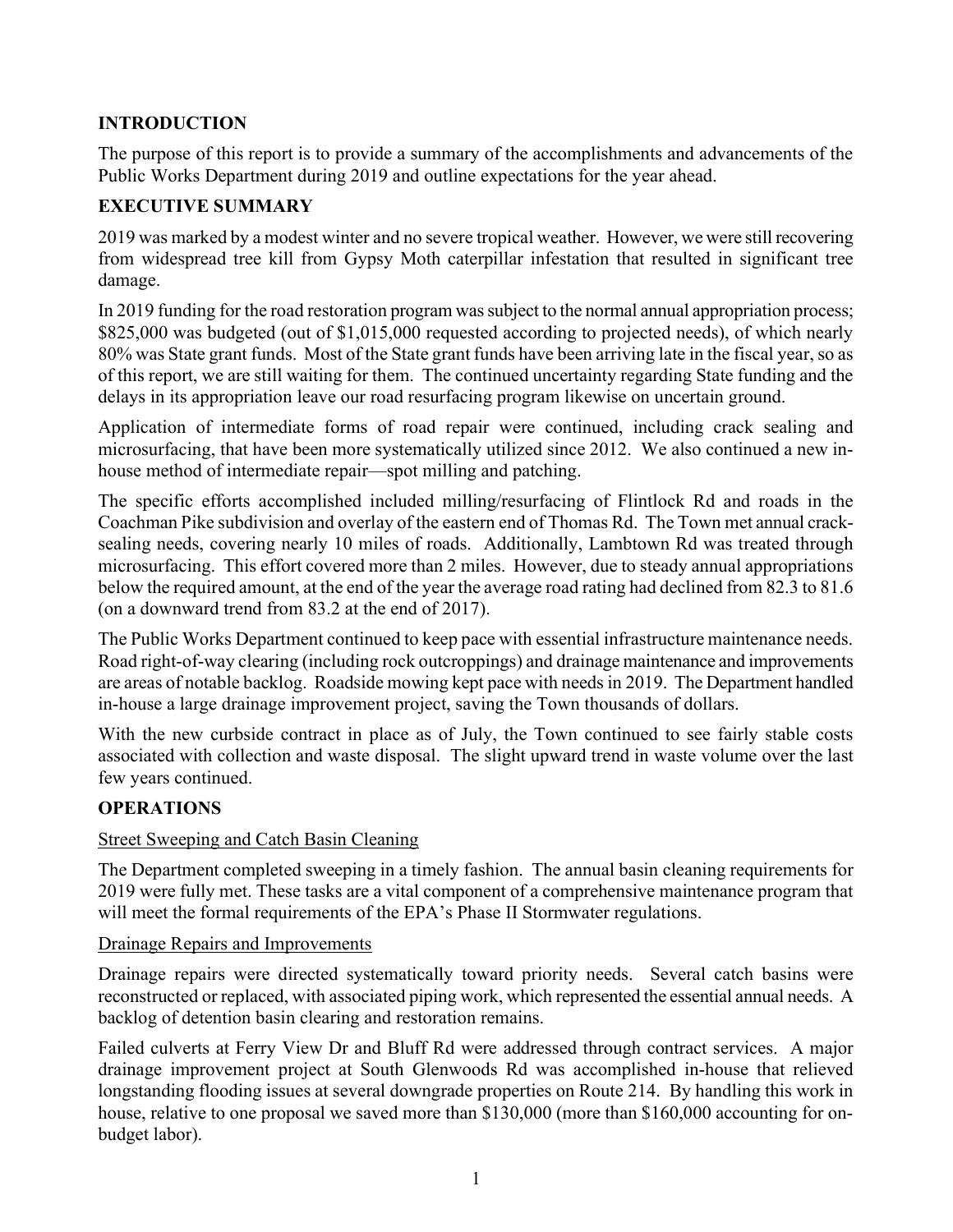### Paving

Paving continued in accordance with the Pavement Management Program capital plan. However, funding has lagged the level necessary to assure maintaining our current average Road Surface Rating (RSR), which for the second straight year declined slightly. By planning metrics, annual funding will now have to be kept at a steady level of around \$1.0 M to preserve our average road surface rating and make progress in orphaned side roads. Annual required funding levels have not been achieved since the infusion of bond funds between 2012 and 2014.

#### Curbing/Driveway Aprons

Between a lower-than-average snow event count and efforts to minimize contact, the winter yielded a significantly lower-than-average curbing repair length of about 1,500 linear feet. This gave us the flexibility to handle more work in house, such as the South Glenwoods drainage improvement.

#### Guiderail Placement/Replacement

Guiderail installation, except for minor maintenance, is contracted out. Safety-related terminal end improvements were completed at Shewville Rd, Colonel Ledyard Hwy, Church Hill Rd, and Matthewson Mill Rd. The significant amount of old-style rail remains and is in present need of replacement along Sandy Hollow Road. This has been identified in the Capital Improvement Plan since FY12 but has not been funded.

#### Roadside Vegetation Control

- Spraying: The Department uses a contracted guiderail weed-control spraying program. This has been highly effective in reducing the overgrowth of vegetation near guiderails, and thus increasing the efficiency of mowing efforts.
- Mowing: In conjunction with road right-of-way clearing efforts, roadside mowing has been very thorough and effective. Though wet weather persisted through the summer, encouraging constant regrowth, we managed to stay on top of the needs for mowing in 2019, with all main roads receiving two passes, and some three passes.
- Brush/Tree Trimming: Road right-of-way clearing efforts continued from where they left off in 2018, resulting in completion of all subdivisions that hadn't received attention in the last ten years. Systematic tree canopy clearing continued with the segment of Long Cove Road from Vinegar Hill Road to the Groton Town line, and a 2,500-ft section of Lambtown Road from Colonel Ledyard Highway to the west.

#### Sign Maintenance and Installation

As a result of achieving substantial compliance with federal mandates as of 2014, signs and markings work has been incorporated into the periodic and seasonal work cycles of the Highway Division. This involves miscellaneous sign repairs and replacements and crosswalk and stop-bar painting. We met essential needs in 2019. State-funded crosswalk signage improvements were completed in the Highlands area.

#### Snow Removal

The winter weather demands for the 2018/2019 season were modest; winter operations expenses at were below historical average and 76.1% of budget. There were limited breakdowns of snow removal equipment, though the deferring of certain major maintenance needs left a considerable backlog that required significant expenditures later in the year.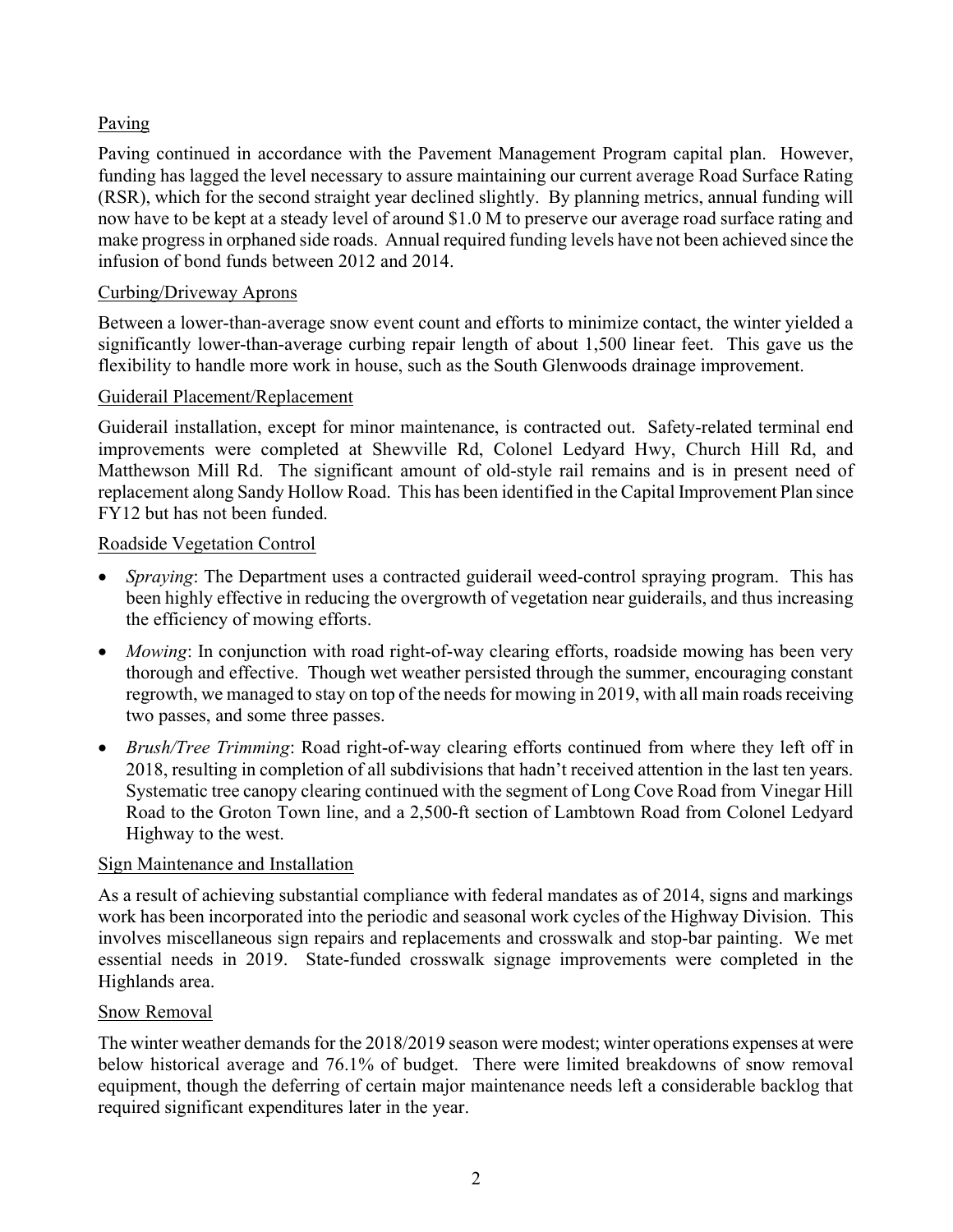### Buildings and Grounds Maintenance

In addition to keeping pace with essential duties and emergent conditions the B  $\&$  G Division made great progress with improvements in several areas, and with increased efficiencies in a number of others. Many projects were undertaken in-house that had previously been contracted out.

Several capital facilities projects were accomplished in 2019, with several pending and imminent at the end of the year. Funding for capital facilities projects has been budgeted at a nominal level, but has been substantially supplemented through special appropriations, most recently \$370,000. The full list and status of facilities needs is provided in the Comprehensive Municipal Facilities Capital Needs report.

## EQUIPMENT

The Public Works Department utilizes reserve funds for appropriations for its vehicle and equipment needs. It is essential that the reserve funds continue to be funded in accordance with the long-range plan to avoid the difficulties associated with a peak and valley approach to capital equipment rotation and improvements. Intermediate refurbishment is being utilized more frequently in the last several years to help extend life expectancy.

Heavy Equipment. Refurbishment will continue to be used extensively to extend the life of certain major assets. This has allowed us to defer replacement of the Sweeper, Catch Basin Cleaner, and Brush Chipper. Notwithstanding, we are reassessing the composition of our heavy equipment fleet as replacement of the Sweeper and Catch Basin Cleaner approach to align any replacement plans with productivity improvements and efficiencies.

Large Trucks. Historic capital funding for Large Trucks has been stretched to attempt to support a 25year replacement cycle. This has required aggressive refurbishment efforts. Notwithstanding, this did not prove workable, and the annual reserve funding appropriation was increased in FY20 for a return to a 20-year life cycle. Since a 20-year replacement interval still stretched the envelope, we continue to rely on targeted refurbishment. In keeping with this, we converted a truck body to stainless steel in 2019. One truck is slated for replacement in FY21.

Small Trucks. The reserve fund for small trucks covers a wider variety of vehicles. Though standard replacement cycles form the foundational basis for the funding plan, flexibility has been (and will continue to be) employed to best align the fleet with needs. This has involved repurposing lower-use assets in conjunction with replacement. There are no replacements programmed for FY21.

## **FACILITIES**

Since the demolition of the old Firehouse, equipment storage expansion has been a prominent need. The already-marginally-sufficient storage assets at the Highway Garage have been severely tested. Increased storage efficiency has been realized through concerted housekeeping and systematic rearrangement efforts, a serious storage gap remains and has been addressed in the CIP.

With the infusion of special appropriation funds, the replacement of the dilapidated Buildings  $\&$ Grounds Shed has been initiated and is well underway. Funds are in place now for the extension of the Truck Shelter. The reroofing project at the Highway Garage was completed.

## **OUTLOOK**

Since the mid-1980's around 18 miles of road have been added. This has naturally placed an additional corresponding year-round maintenance burden on the Town in several areas. In general, the Department continues to keep pace with essential routine infrastructure maintenance, and some progress continues to be made in chipping away at the backlog of more major work, but a lot of important tasks continue to be deferred. Personnel changes in 2019 offer conditions where additional manning should be considered.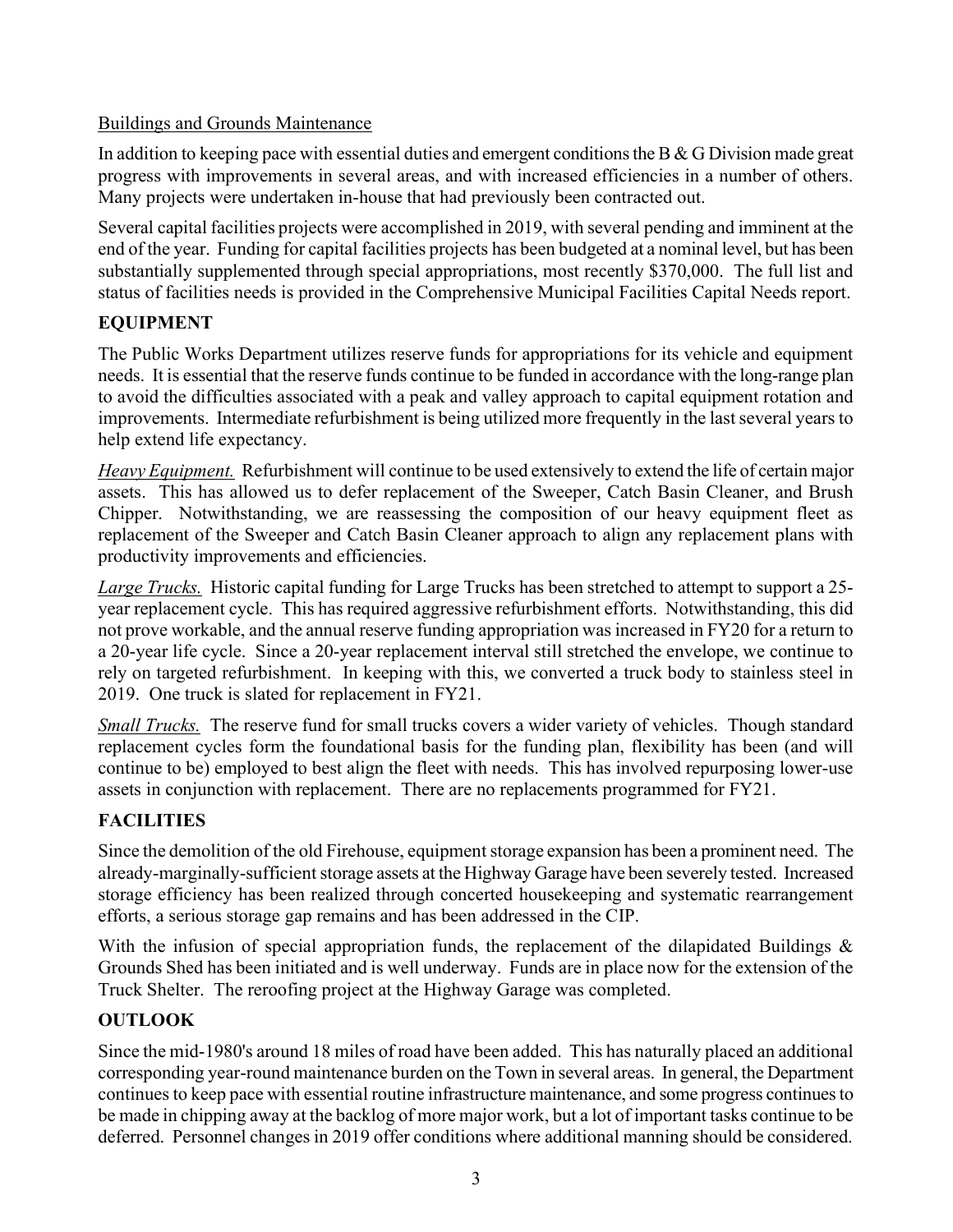The tri-annual road surface management study update was conducted in late 2017 and is due in 2020. The study concludes that an annual capital budget amount of more than \$1.1M is needed to maintain the status quo road condition in Ledyard. Through modest progress last year, this projection has been reduced to about \$1.0M. This level of funding will generally trend upward according to inflation. The required amount of capital road funding has rarely met the annual need, though an FY 11 \$3.5M road resurfacing bond offset the considerable cumulative funding deficit that had accumulated up to that time.

This infusion of short-term funding resulted in substantial improvement of the road surface rating (RSR). But this boost needs to be augmented by a parallel commitment to long-term stability of annual funding for ongoing resurfacing efforts into the future. Efforts continue to leverage other funding sources and intermediate treatment methods to render annual funding as effectual as possible. There has been an uptick in appropriations for FY's 14 through 20 from some previous years, but still below the annual projected need, and this has been aggravated by the uncertainty of State grant funding, to which our road funding has been largely tethered. A cumulative deficiency in applied funding is growing again, and as shown in the chart below, the RSR has declined modestly the last two years.



Recent operational budget and TAR funding have been adequate to meet routine infrastructure needs. This has been largely based on stable TAR funding at recent historical levels. Absent TAR funding, several vital annual infrastructure maintenance efforts will either be curtailed or must find alternative local or other funding. In the long run, the absence or reduction of TAR funding will severely hamper annual maintenance initiatives. Such shortfalls would have to be made up in other ways to meet essential infrastructure needs.

#### Department Manning

As stated earlier, the infrastructure inventory has modestly increased since the mid-1980's (up more than 15%). By the mid-1990's the manning level of the Department was reduced about 35%, or by about 9 individuals, and has remained essentially flat since then. It is apparent at times that Public Works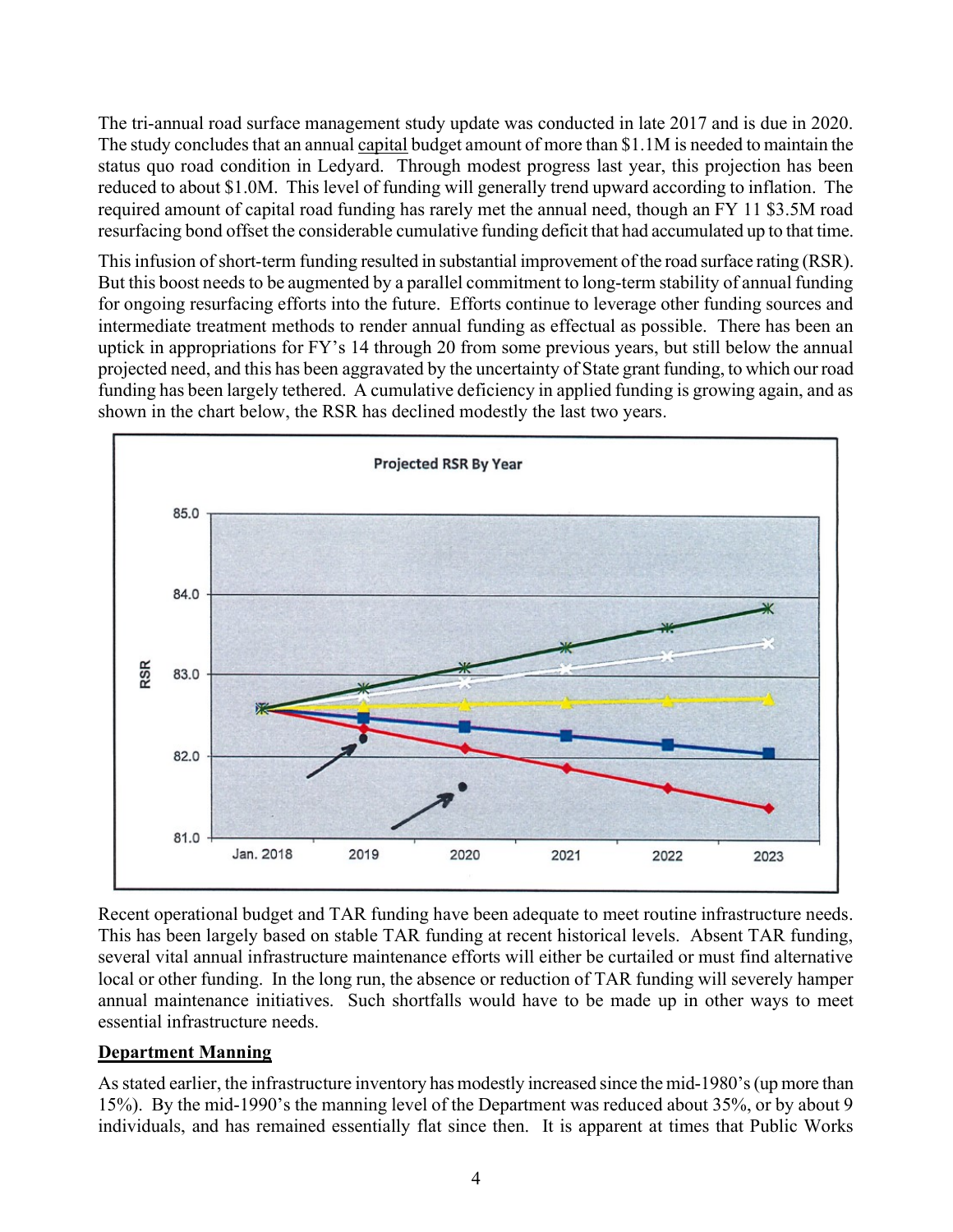manpower resources are stretched thin; it is a challenge in some areas to keep up with essential maintenance demands, considering the increased and growing roadway infrastructure and the increasingly complex buildings and grounds needs. This has been especially true when we have been hit by significant severe weather impacts, clean-up of which has occupied the crew for up to several weeks.

### Contracting Out

To meet certain road infrastructure and buildings maintenance demands, contract services have been routinely used, if funding permits, simply based on scope of work versus Department resources and capacity. Relative to road maintenance needs alone, such tasks have included large drainage repairs and improvements, large tree removal, guiderail installation, roadside spraying, road line striping, and various road resurfacing efforts from road crack sealing to paving.

#### **Sanitation Services**

We continue to benefit from stability in the area of sanitation services, and this is in large measure due to our relationship with SCRRRA, which substantially subsidizes disposal costs for Incinerator waste and many other items. Eventually this could change as facilities close, fees in various areas increase, and agreements expire and are renegotiated. Because of present policy and legal obligations, this area of the budget is least discretionary—any cost increases have been absorbed on a compulsory basis.

The Town can control certain aspects of cost associated with local contracts, e.g., curbside collection. The Town received a favorable bid for renewal of services starting in July that will carry us through June 2026. At the same time, contracts for recycling have expired and the terms of renewal in the contract negotiated by SCRRRA with Willimantic Waste Paper Company for Single Stream recycling are much less favorable, simply reflecting the general collapse of the recycling market. Though SCRRRA has agreed to absorb the disposal costs now associated with recycling, this will not continue indefinitely. The Town should be prepared to absorb some or all of this cost starting in FY22.

Through careful management and subsidizing of several services by SCRRRA, expenses associated with the Transfer Station operations have remained stable and historically low, but this will not likely continue indefinitely as waste stream dynamics shift and associated costs increase. Because of the constantly shifting/changing conditions in the realm of waste stream management, our local practices must remain open to review and change. The trends of Ledyard's waste stream are depicted below.

The Town of Ledyard was originally assigned a quota of 7,029 tons per year at the Incinerator by agreement with SCRRRA. This amount has served as the basis for annual budgeting for tipping fees. From 1999 through 2007, total tonnage exceeded the quota, which translated into a deficit in budgeted tipping fee funds. Effective January 1, 2003 the Town Council instituted backcharges for commercial tonnages delivered to the incinerator. This had immediate impact on reported tonnages. We are seeking to address remaining commercial hauler inconsistencies more effectively through SCRRRA.

However, by CY 06, curbside and other contractual (MSW) tonnage alone reached the quota. With this trend, the Town faced a budget increase for excess tipping fees for MSW volume. Then the curbside contract was rebid. As dramatically depicted, starting the last half of 2007 the shift to a new contractor resulted in a substantial reduction in tonnage; it has since remained well below FY07 levels. Though reduced in 2015, the quota requirement was moot many years earlier, and was eliminated in 2017.